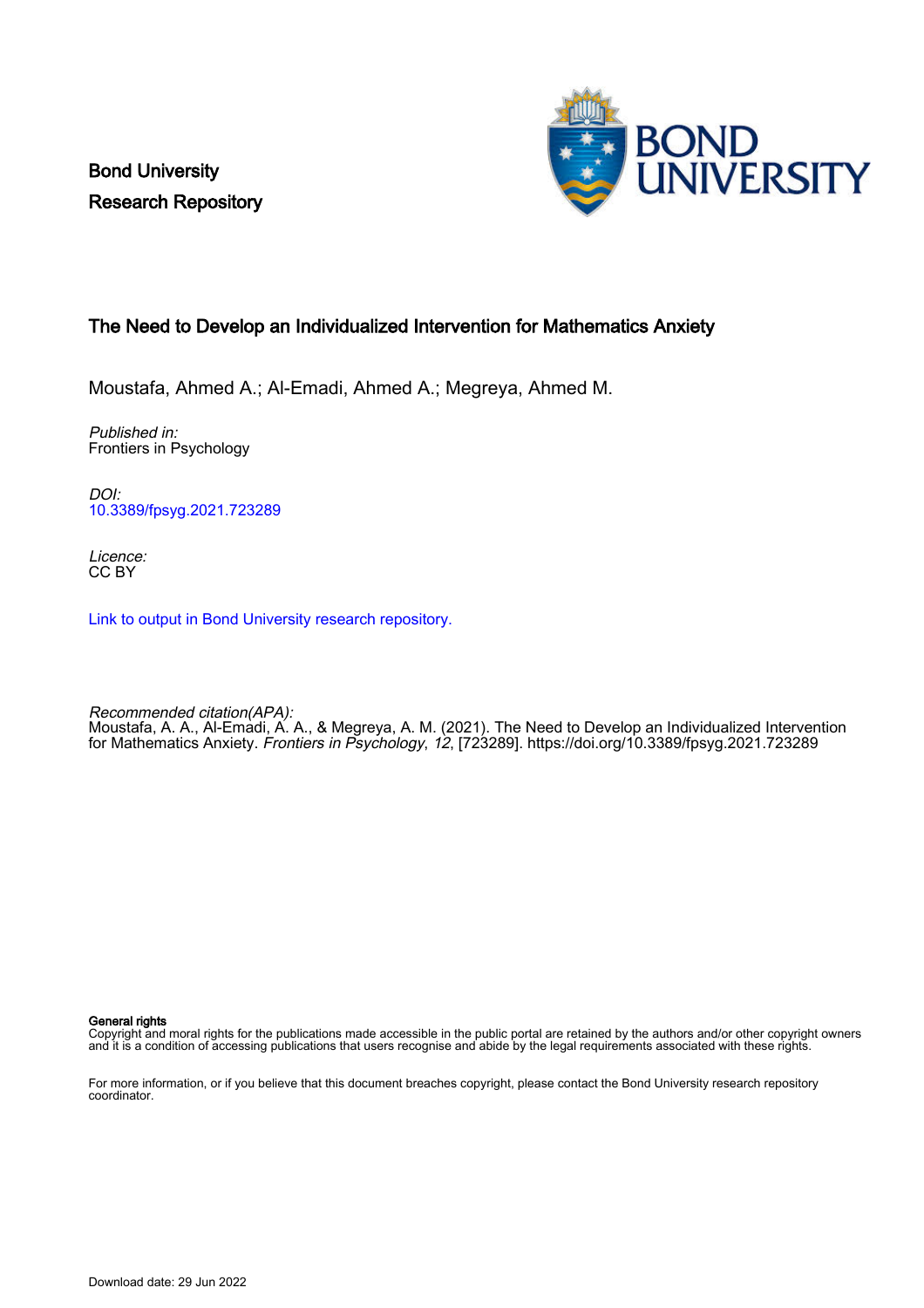



# The Need to Develop an [Individualized Intervention for](https://www.frontiersin.org/articles/10.3389/fpsyg.2021.723289/full) Mathematics Anxiety

#### Ahmed A. Moustafa  $^{1,2}$ , Ahmed A. Al-Emadi $^3$  and Ahmed M. Megreya $^{3*}$

*<sup>1</sup> School of Psychology, Western Sydney University, Sydney, NSW, Australia, <sup>2</sup> Department of Human Anatomy and Physiology, The Faculty of Health Sciences, University of Johannesburg, Johannesburg, South Africa, <sup>3</sup> Department of Psychological Sciences, College of Education, Qatar University, Doha, Qatar*

Keywords: mathematics anxiety, intervention, cognitive behavioral therapy, math education, individualized treatment

# INTRODUCTION

Mathematics anxiety is prevalent in many societies around the world, ranging from 30 to 70% (for a review, see [Betz, 1978;](#page-4-0) [Dowker et al., 2016\)](#page-4-1). More than 30% of 15-year-old students across the Organization for Economic Co-operation and Development (OECD) countries reported having mathematics anxiety [\(OECD, 2013\)](#page-5-0). Several studies have shown that mathematics anxiety is related to both mathematics performance and joining Science, Technology, Engineering, and Mathematics (STEM)-related careers [\(Moustafa et al., 2017,](#page-5-1) [2020;](#page-5-2) [Zhang et al., 2019\)](#page-5-3). While most prior studies on the link between mathematics anxiety and interest in STEM careers are correlational, it is plausible to assume that mathematics anxiety at early school years [\(Krinzinger et al., 2009\)](#page-4-2) could have led to low interest in STEM careers later in life. Importantly, there are almost no existing approved interventions for mathematics anxiety. The purpose of this current opinion article is to highlight the need to develop an individualized intervention that targets factors leading to mathematics anxiety in students

# *University of Messina, Italy*

Reviewed by: *Alberto Sardella, University of Messina, Italy Juanna Joensen, University of Chicago, United States*

> \*Correspondence: *Ahmed M. Megreya [amegreya@qu.edu.qa](mailto:amegreya@qu.edu.qa)*

Edited by: *Pina Filippello,*

**OPEN ACCESS** 

#### Specialty section:

*This article was submitted to Educational Psychology, a section of the journal Frontiers in Psychology*

Received: *10 June 2021* Accepted: *07 September 2021* Published: *20 October 2021*

#### Citation:

*Moustafa AA, Al-Emadi AA and Megreya AM (2021) The Need to Develop an Individualized Intervention for Mathematics Anxiety. Front. Psychol. 12:723289. doi: [10.3389/fpsyg.2021.723289](https://doi.org/10.3389/fpsyg.2021.723289)* MATHEMATICS ANXIETY

[Dreger and Aiken \(1957\)](#page-4-3) and [Gough \(1954\)](#page-4-4) coined the term mathematic anxiety to refer to a feeling of tension, apprehension, or even dread interfering with number manipulation and mathematical problem solving [\(Ashcraft and Faust, 1994;](#page-4-5) [Ashcraft, 2002;](#page-4-6) [Moustafa et al., 2017;](#page-5-1) [Alkan, 2018;](#page-4-7) [Lukowski et al., 2019a](#page-4-8)[,b\)](#page-4-9). Mathematics anxiety was found to be related to the complexity of mathematics activities [\(Faust et al., 1996;](#page-4-10) [Namkung et al., 2019\)](#page-5-4) and it is separate from other anxieties such as science anxiety [\(Megreya et al., 2021\)](#page-4-11). [Artemenko et al. \(2015\)](#page-4-12) found that mathematics anxiety can even occur before the exposure to mathematics activities, which then interferes with learning mathematical materials in the classroom.

## THE IMPACT OF MATHEMATICS ANXIETY ON MATHEMATICS PERFORMANCE AND STEM-RELATED CAREERS

Mathematics performance has been measured in many different ways using, for example, mathematics tests and Grade Point Average (GPA) [\(Hart and Ganley, 2019\)](#page-4-13). Several studies have found that there is a negative relationship between mathematics anxiety and mathematics performance [\(Ma, 1999;](#page-4-14) [Hart and Ganley, 2019;](#page-4-13) [Namkung et al., 2019;](#page-5-4) [Zhang et al., 2019\)](#page-5-3). Furthermore, mathematics anxiety was also found to impact STEM-related attitudes and careers. According to [Tsupros et al. \(2009\)](#page-5-5), "STEM education is an interdisciplinary approach to learning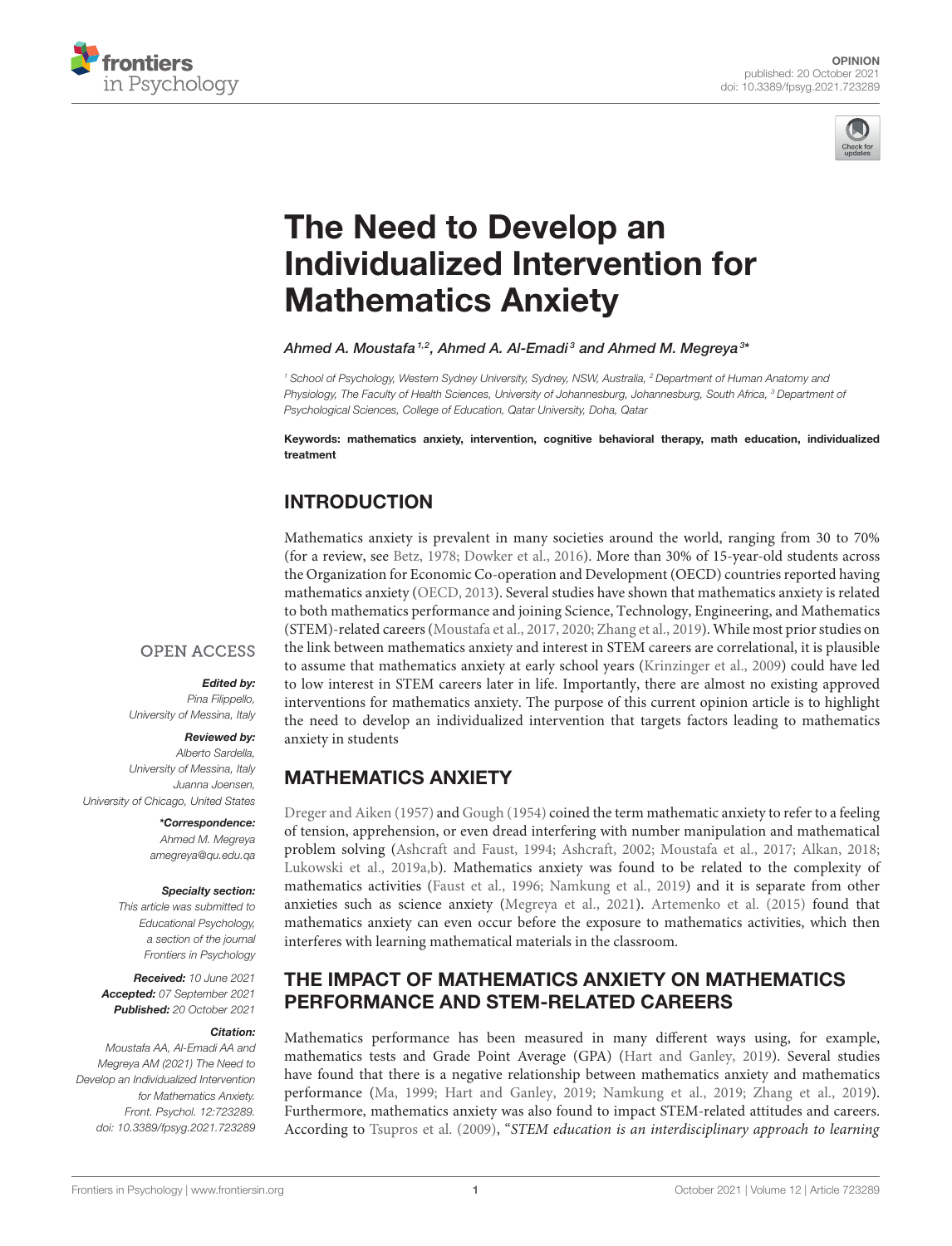where rigorous academic concepts are coupled with realworld lessons as students apply science, technology, engineering, and math in contexts that make connections between school, community, work, and the global enterprise enabling the development of STEM literacy and with it the ability to compete in the new economy." According to [Brown et al. \(2011\)](#page-4-15), STEM education has been defined as "a standards-based, meta-discipline residing at the school level where all teachers, especially science, technology, engineering, and math (STEM) teachers, teach an integrated approach to teaching and learning, where disciplinespecific content is not divided, but addressed and treated as one lively, fluid study." In an epidemiological study conducted in the US using 3,000 students, [Ahmed \(2018\)](#page-4-16) found that mathematics anxiety was related to the avoidance of STEM career choices. Further, several studies have shown that mathematics anxiety impacts successful education and future employment [\(Hembree,](#page-4-17) [1990;](#page-4-17) [Ashcraft and Krause, 2007\)](#page-4-18).

#### FACTORS UNDERLYING MATHEMATICS ANXIETY

Students may develop mathematics anxiety for different reasons [\(Hartwright et al., 2018;](#page-4-19) [McDonough and Ramirez, 2018\)](#page-4-20). For example, some students may develop mathematics anxiety due to having general trait anxiety [\(Baloglu, 1999;](#page-4-21) Kazelskis et al., [2000;](#page-4-22) [Cipora et al., 2015;](#page-4-23) [O'Leary et al., 2017;](#page-5-6) Paechter et al., [2017;](#page-5-7) [Lauer et al., 2018\)](#page-4-24), which is a relatively a stable individual disposition and related to feeling anxiety across different situations and in different environments. Students with high trait anxiety may experience anxiety upon exposure to complex mathematical problems.

General trait anxiety was found to be related to emotional dysregulation [\(Amstadter, 2008\)](#page-4-25). Accordingly, individual differences in emotional regulation were also related to the development of mathematics anxiety [\(Klein et al., 2019\)](#page-4-26). Further, some studies have shown that emotional dysregulation is related to low mathematics performance and mathematics anxiety [\(Brunyé et al., 2013;](#page-4-27) [Artemenko et al., 2015;](#page-4-12) Pizzie and Kraemer, [2018;](#page-5-8) [Klein et al., 2019\)](#page-4-26). The link between emotional dysregulation and mathematics anxiety can be explained as follows: Mathematics anxiety is related to an increase in emotional feelings. However, a weak emotional regulation mechanism cannot provide a cognitive control system to manage such intense feelings, leading to the expression of mathematics anxiety (for discussion see [Turk et al., 2005;](#page-5-9) [Suveg et al., 2018\)](#page-5-10).

In addition, mathematics anxiety in some individuals may be related to negative mathematics beliefs, that is, beliefs about one's mathematics capabilities (e.g., girls are not good at math, I am not a math person, math is so confusing, or math is scary, Bieg et al., [2015;](#page-4-28) [Buckley et al., 2016;](#page-4-29) [Ramirez et al., 2018\)](#page-5-11). Along these lines, studies found that low self-esteem [\(Das et al., 2014;](#page-4-30) Jameson and Fusco, [2014;](#page-4-31) [Balmeo and Fabella, 2018\)](#page-4-32) and low self-efficacy (i.e., belief in one's ability to succeed, [Walsh, 2008;](#page-5-12) [Russo et al.,](#page-5-13) [2014\)](#page-5-13) are related to increased mathematics anxiety and reduced mathematics performance. This is probably related to students' beliefs on their inability to understand or succeed in mathematics courses. It is unclear how negative mathematics beliefs could be related to mathematics anxiety and mathematics performance. However, one explanation could be that metacognitive processes mediate the relationship between negative mathematics beliefs and mathematics performance, as reported in several studies (for discussion see [Legg and Locker Jr, 2009;](#page-4-33) [Filippello et al., 2016;](#page-4-34) [Buzzai et al., 2020;](#page-4-35) [Gabriel et al., 2020\)](#page-4-36). Future research should investigate the exact mechanism of how beliefs, metacognition, and mathematics performance interact.

The development of mathematics anxiety could also stem from interactions with parents and teachers [\(Berkowitz et al.,](#page-4-37) [2015;](#page-4-37) [Maloney et al., 2015\)](#page-4-38). For example, parental pressure was found to negatively impact students' mathematics learning and mathematics anxiety [\(Putwain and Symes, 2011\)](#page-5-14). Along these lines, one recent study found that mathematics anxiety is related to authoritarian parenting style [\(Macmull and Ashkenazi, 2019\)](#page-4-39). In addition, some studies found that teachers' use of fear appeals (e.g., teachers telling students "work hard or you will fail") may also lead to anxiety in students [\(Putwain and Roberts, 2009;](#page-5-15) [Putwain and Symes, 2011\)](#page-5-14).

## DEVELOPING AN INTERVENTION FOR MATHEMATICS ANXIETY

Until now, most schools use tutoring programs to manage mathematics anxiety and low mathematics performance. For example, [Supekar et al. \(2015\)](#page-5-16) presented a sample of 46 grade 3 students to an intensive 8 week one-to-one tutoring program (consisted of 22 lessons of increasing difficulty; lasting 15–20 h in total). [Supekar et al. \(2015\)](#page-5-16) found that tutoring remediated aberrant functional responses and connectivity in emotionrelated neural circuits including the basolateral amygdala. However, in this study, the decrease in mathematics anxiety following tutoring was modest. Generally speaking, tutoring is not individualized and does not target emotional and cognitive issues associated with mathematics anxiety.

There are few existing psychological intervention studies that aimed to reduce mathematics anxiety such as reappraising situations [\(Johns et al., 2008;](#page-4-40) [Jamieson et al., 2010;](#page-4-41) Pizzie et al., [2020\)](#page-5-17), expressive writing [\(Ramirez and Beilock, 2011;](#page-5-18) [Park et al., 2014\)](#page-5-19), and focused relaxation [\(Brunyé et al., 2013\)](#page-4-27). However, these methods do not address the reasons and nature of mathematics anxiety in different individuals.

## A NOVEL INDIVIDUALIZED COGNITIVE BEHAVIORAL THERAPY (I-CBT) FOR MATHEMATICS ANXIETY

Given its important relationship to mathematics performance and interest in STEM careers and that different individuals develop mathematics anxiety due to different reasons, it is important to targets the reasons underlying the development of this form of anxiety in different individuals. Along these lines, on March 13, 2008, the National Mathematics Advisory Panel presented "Foundations for Success: The Final Report of the National Mathematics Advisory Panel" to the President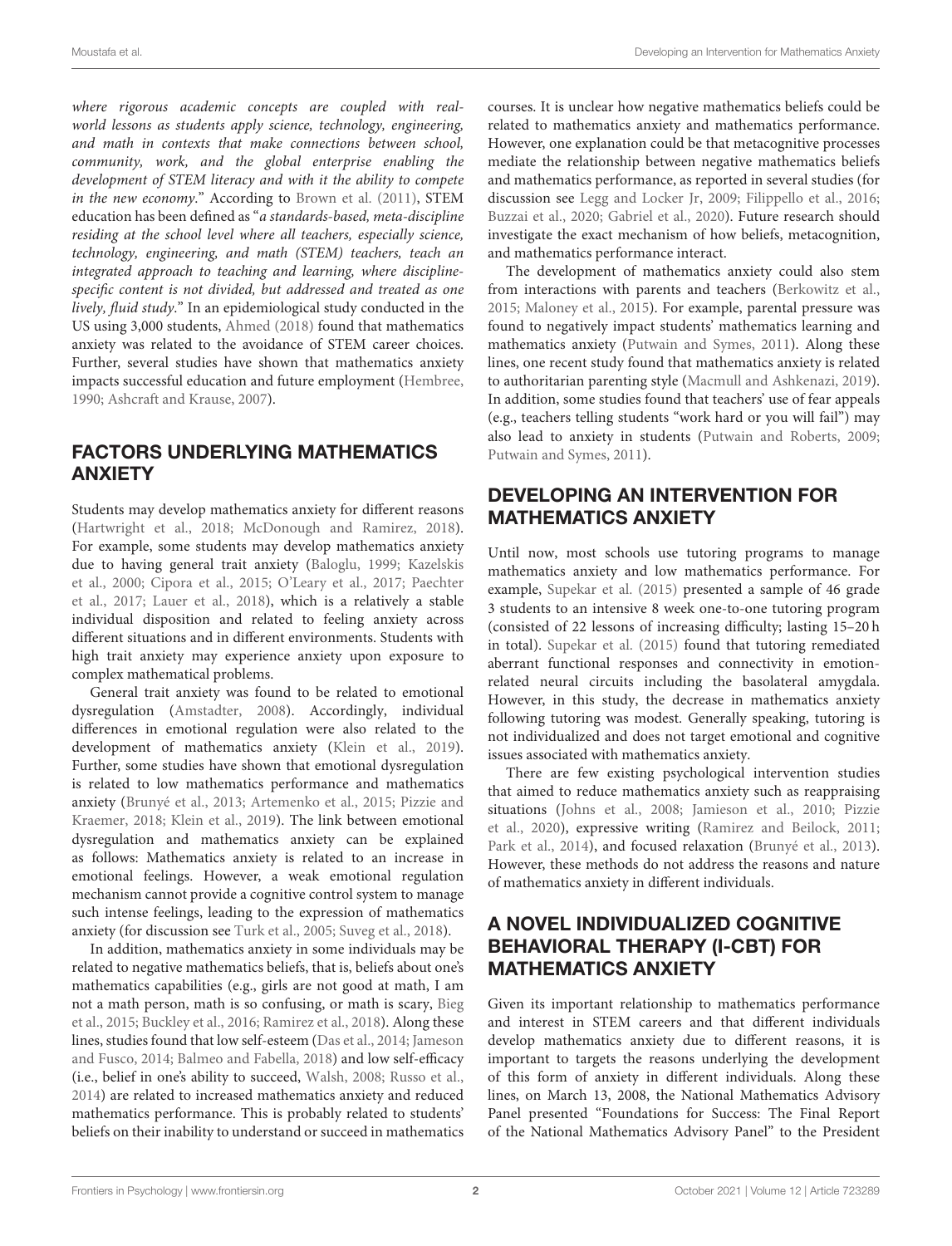of the United States and the Secretary of Education (U.S. Department of Education). This report concluded that "anxiety about math performance is related to low math grades, failure to enroll in advanced math courses, and poor scores on standardized tests of math achievement." Accordingly, this report strongly recommended "development of promising interventions for reducing serious math anxiety." To our surprise, this is not the case yet.

Prior studies have shown CBT may be effective at reducing anxiety in general [\(Orbach et al., 2007;](#page-5-20) [Bandelow et al., 2015;](#page-4-42) [Tay et al., 2019\)](#page-5-21). To our knowledge, there is only one study on the use of group CBT to effectively reduce mathematics anxiety in India [\(Karimi and Venkatesan, 2009\)](#page-4-43). Being a group therapy, this study did not address individual differences among the participants. Here, we argue that clinicians and researchers should develop an individualized Cognitive Behavioral Therapy (i-CBT) intervention to reduce mathematics anxiety, which could, in turn, increase mathematics performance, and enhance STEM-career interests and attitudes. Below, we explain how the i-CBT can be used to ameliorate the individual factors that have led to mathematics anxiety in students.

Initially, students should undergo an initial testing to determine factors related to their mathematics anxiety, as discussed in the section above. It is expected that some students may show mathematics anxiety due to their belief, low self-esteem, or to general trait anxiety. Subsequently, if the initial screening phase show that some students suffer from general trait anxiety, then their i-CBT should include sessions that target trait anxiety. In addition, relaxation could reduce general trait anxiety as well as mathematics anxiety. Brunyé et al. [\(2013\)](#page-4-27) divided a sample of undergraduate university students to high vs. low mathematics-anxious groups using the 30-item Mathematics Anxiety Rating Scale. Each group was given three breathing exercises, each lasting for 15 mins using relaxation-recording instructions. These exercises included focused breathing (attentional focusing on the positive sensations of the breath), unfocused breathing (thinking freely without trying to focus on anything in particular), and worry exercise (answering silently a series of anxiety-inducing questions). The results showed that focused breathing improved the accuracy of performing a mental arithmetic task and increased calmness in high but not in low mathematics-anxious group.

Individuals with emotional dysregulation due to mathematics anxiety will benefit from a practice that involves a reappraisal of their anxiety. For example, [Johns et al. \(2008\)](#page-4-40) found that instructing participants to reappraise the anxiety they felt about mathematics led to a better mathematics performance than in a control condition. Therefore, changing emotion regulation strategies could improve mathematics anxiety and performance in individuals with emotional dysregulation. Recent studies provided support for using emotion regulation therapy with general anxiety disorders (e.g., see Mennin et al., [2018\)](#page-5-22). Therefore, i-CBT techniques may ameliorate maladaptive cognitive emotion regulation strategies, which in turn may reduce mathematics anxiety and improve mathematics performance in our students. Along these lines, i-CBT should also include sessions on cognitive reappraisal to manage mathematics anxiety, which is supported by recent studies [\(Pizzie and Kraemer, 2021\)](#page-5-23). Furthermore, expressive writing may also reduce mathematics anxiety, as it may help understand reasons underlying this form of anxiety. While this assumption was not, to our knowledge, investigated, a recent study found that expressive writing can reduce test anxiety in students [\(Shen et al., 2018\)](#page-5-24).

We argue that i-CBT program should include sessions on identifying and modifying wrong beliefs related to mathematics anxiety and issues related to low self-esteem and self-efficacy (e.g., "girls cannot do math" or "I am not a math person"), in individuals with erroneous beliefs about mathematics practices. Standard CBT often includes sessions on changing erroneous beliefs [\(Pittig et al., 2019\)](#page-5-25), and exiting CBT interventions have also been used to increase self-esteem [\(Morton et al., 2012;](#page-5-26) [Sonmez et al., 2020\)](#page-5-27). Further, i-CBT should include sessions to target mathematics anxiety developed due to parental pressure and/or teachers' use of fear appeals. It is possible that parental pressure and teachers' use of fear appeals may increase trait anxiety in the students and perhaps impact their self-esteem. Here it is potentially important to include parents in treatment. Some research has shown that parents can assist their children recover from anxiety in general [\(Hirshfeld-Becker et al., 2019\)](#page-4-44), although we are not aware of any family-based interventions for mathematics anxiety.

# **CONCLUSIONS**

In this opinion article, we show that (i) mathematics anxiety is quite common among different cultures, (ii) mathematics anxiety impacts mathematics performance and STEM careers and attitudes, and (iii) different students develop mathematics anxiety due to different reasons. Accordingly, we argue that future i-CBT program should aim to change negative affective and cognitive patterns to minimize mathematics anxiety in students. A future i-CBT intervention should aim at (i) identifying factors underlying mathematics anxiety in different students and (ii) incorporating different sessions that target factors leading to mathematics anxiety in different individuals. One benefit of individualized treatment is that it can be conducted online and can thus target a large number of students living in both urban and rural areas.

# AUTHOR CONTRIBUTIONS

All authors listed have made a substantial, direct and intellectual contribution to the work, and approved it for publication.

# FUNDING

This study was supported in the form of funding by NPRP-C # Subproject (NPRP12C-33955-SP-90), which is part of a cluster project (NPRP12C-0828-190023), and from the Qatar National Research Fund (a member of Qatar foundation). The statements made herein are solely the responsibility of the authors.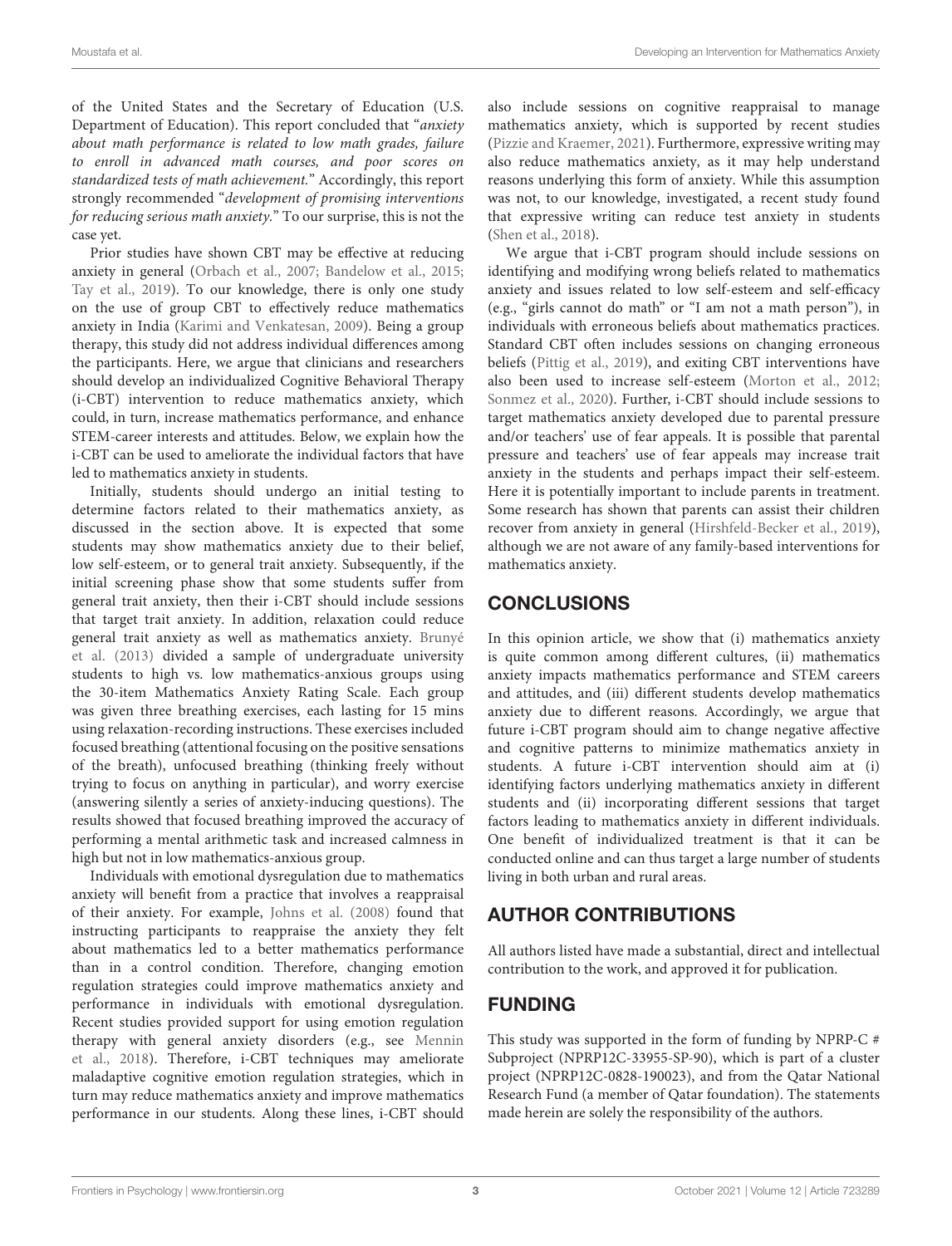#### **REFERENCES**

- <span id="page-4-16"></span>Ahmed, W. (2018). Developmental trajectories of math anxiety during adolescence: associations with STEM career choice. J. Adolesc. 67, 158–166. doi: [10.1016/j.adolescence.2018.06.010](https://doi.org/10.1016/j.adolescence.2018.06.010)
- <span id="page-4-7"></span>Alkan, V. (2018). A systematic review research: 'mathematics anxiety' in Turkey. Int. J. Assess. Tools Educ. 5, 567–592. doi: [10.21449/ijate.445919](https://doi.org/10.21449/ijate.445919)
- <span id="page-4-25"></span>Amstadter, A. (2008). Emotion regulation and anxiety disorders. J. Anxiety Disord. 22, 211–221. doi: [10.1016/j.janxdis.2007.02.004](https://doi.org/10.1016/j.janxdis.2007.02.004)
- <span id="page-4-12"></span>Artemenko, C., Daroczy, G., and Nuerk, H. C. (2015). Neural correlates of math anxiety - an overview and implications. Front. Psychol. 6:1333. doi: [10.3389/fpsyg.2015.01333](https://doi.org/10.3389/fpsyg.2015.01333)
- <span id="page-4-6"></span>Ashcraft, M. H. (2002). Math anxiety: personal, educational, and cognitive consequences. Curr. Dir. Psychol. Sci. 11, 181-185. doi: [10.1111/1467-8721.00196](https://doi.org/10.1111/1467-8721.00196)
- <span id="page-4-5"></span>Ashcraft, M. H., and Faust, M. W. (1994). Mathematics anxiety and mental arithmetic performance: an exploratory investigation. Cogn. Emot. 8, 97–125.. doi: [10.1080/02699939408408931](https://doi.org/10.1080/02699939408408931)
- <span id="page-4-18"></span>Ashcraft, M. H., and Krause, J. A. (2007). Working memory, math performance, and math anxiety. Psychon. Bull. Rev. 14, 243–248. doi: [10.3758/BF03194059](https://doi.org/10.3758/BF03194059)
- <span id="page-4-32"></span>Balmeo, C., and Fabella, F. E. (2018). Self esteem as a factor in the mathematics anxiety of grade six pupils of santolan elementary school (PhD thesis). Sumulong, Cainta, Rizal. doi: [10.2139/ssrn.3184769](https://doi.org/10.2139/ssrn.3184769)
- <span id="page-4-21"></span>Baloglu, M. (1999). A comparison of mathematics anxiety and statistics anxiety in relation to general anxiety. Inf. Anal. 85, 1–30.
- <span id="page-4-42"></span>Bandelow, B., Reitt, M., Rover, C., Michaelis, S., Gorlich, Y., and Wedekind, D. (2015). Efficacy of treatments for anxiety disorders: a meta-analysis. Int. Clin. Psychopharmacol. 30, 183–192. doi: [10.1097/YIC.0000000000000078](https://doi.org/10.1097/YIC.0000000000000078)
- <span id="page-4-37"></span>Berkowitz, T., Schaeffer, M. W., Maloney, E. A., Peterson, L., Gregor, C., Levine, S. C., et al. (2015). Math at home adds up to achievement in school. Science 350, 196–198. doi: [10.1126/science.aac7427](https://doi.org/10.1126/science.aac7427)
- <span id="page-4-0"></span>Betz, N. E. (1978). Prevalence, distribution, and correlates of math anxiety in college students. J. Couns. Psychol. 25, 441–448. doi: [10.1037/0022-0167.25.5.441](https://doi.org/10.1037/0022-0167.25.5.441)
- <span id="page-4-28"></span>Bieg, M., Goetz, T., Wolter, I., and Hall, N. C. (2015). Gender stereotype endorsement differentially predicts girls' and boys' trait-state discrepancy in math anxiety. Front. Psychol. 6:1404. doi: [10.3389/fpsyg.2015.01404](https://doi.org/10.3389/fpsyg.2015.01404)
- <span id="page-4-15"></span>Brown, R., Brown, J., Reardon, K., and Merrill, C. (2011). Understanding Stem. Current Perceptions. Technol. Eng. Teach. 70, 5–9.
- <span id="page-4-27"></span>Brunyé, T. T., Mahoney, C. R., Giles, G. E., Rapp, D. N., Taylor, H. A., and Kanarek, R. B. (2013). Learning to relax: evaluating four brief interventions for overcoming the negative emotions accompanying math anxiety. Earn. Indiv. Diff. 27, 1–7. doi: [10.1016/j.lindif.2013.06.008](https://doi.org/10.1016/j.lindif.2013.06.008)
- <span id="page-4-29"></span>Buckley, S., Reid, K., Goos, M., Lipp, O. V., and Thomson, S. (2016). Understanding and addressing mathematics anxiety using perspectives from education, psychology and neuroscience. Aust. J. Educ. 60, 157–170. doi: [10.1177/0004944116653000](https://doi.org/10.1177/0004944116653000)
- <span id="page-4-35"></span>Buzzai, C., Filippello, P., Puglisi, B., Mafodda, A. V., and Sorrenti, L. (2020). The relationship between mathematical achievement, mathematical anxiety, perfectionism and metacognitive abilities in Italian students. Mediterr. J. Clin. Psychol. 8, 1–18.
- <span id="page-4-23"></span>Cipora, K., Szczygiel, M., Willmes, K., and Nuerk, H. C. (2015). Math anxiety assessment with the abbreviated math anxiety scale: applicability and usefulness: insights from the polish adaptation. Front. Psychol. 6:1833. doi: [10.3389/fpsyg.2015.01833](https://doi.org/10.3389/fpsyg.2015.01833)
- <span id="page-4-30"></span>Das, S. K., Halder, U. K., and Bairagya, S. (2014). A study on self-confidence vs. mathematics anxiety in rural teenager students. Int. J. Inf. Futur. Res. 1, 50–54.
- <span id="page-4-1"></span>Dowker, A., Sarkar, A., and Looi, C. Y. (2016). Mathematics anxiety: what have we learned in 60 years? Front. Psychol. 7:508. doi: [10.3389/fpsyg.2016.00508](https://doi.org/10.3389/fpsyg.2016.00508)
- <span id="page-4-3"></span>Dreger, R. M., and Aiken, L. R. (1957). The identification of number anxiety in a college population.. J. Educ. Psychol. 48, 344–351. doi: [10.1037/h0045894](https://doi.org/10.1037/h0045894)
- <span id="page-4-10"></span>Faust, M. W., Ashcraft, M. H., and Fleck, D. E. (1996). Mathematics anxiety effects in simple and complex addition. Math. Cogn. 2, 25–62 doi: [10.1080/135467996387534](https://doi.org/10.1080/135467996387534)
- <span id="page-4-34"></span>Filippello, P., Spadaro, L., Sorrenti, L., Mafodda, A. V., and Drammis, L. (2016). Metacognitive processes and planning in children with dysorthography. Psicol. Clin. Dello Svilup. 1, 83–102.
- <span id="page-4-36"></span>Gabriel, F., Buckley, S., and Barthakur, A. (2020). The impact of mathematics anxiety on selfregulated learning and mathematical literacy. Aust. J. Educ. 64, 227–242. doi: [10.1177/0004944120947881](https://doi.org/10.1177/0004944120947881)
- <span id="page-4-4"></span>Gough, M. F. (1954). Mathemaphobia: causes and treatments. Clear. House 28, 290–294. doi: [10.1080/00098655.1954.11476830](https://doi.org/10.1080/00098655.1954.11476830)
- <span id="page-4-13"></span>Hart, S. A., and Ganley, C. M. (2019). The nature of math anxiety in adults: prevalence and correlates. J. Numer. Cogn. 5, 122–139. doi: [10.5964/jnc.v5i2.195](https://doi.org/10.5964/jnc.v5i2.195)
- <span id="page-4-19"></span>Hartwright, C. E., Looi, C. Y., Sella, F., Inuggi, A., Santos, F. H., Gonzalez-Salinas, C., et al. (2018). The neurocognitive architecture of individual differences in math anxiety in typical children. Sci. Rep. 8, 8500. doi: [10.1038/s41598-018-26912-5](https://doi.org/10.1038/s41598-018-26912-5)
- <span id="page-4-17"></span>Hembree, R. (1990). The nature, effects, and relief of mathematics anxiety. J. Res. Math. Educ/ 21, 33–46. doi: [10.2307/749455](https://doi.org/10.2307/749455)
- <span id="page-4-44"></span>Hirshfeld-Becker, D. R., Henin, A., Rapoport, S. J., Wilens, T. E., and Carter, A. S. (2019). Very early family-based intervention for anxiety: two case studies with toddlers. Gen. Psychiatr. 32:e100156. doi: [10.1136/gpsych-2019-100156](https://doi.org/10.1136/gpsych-2019-100156)
- <span id="page-4-31"></span>Jameson, M. M., and Fusco, B. R. (2014). Math anxiety, math self-concept, and math self-efficacy in adult learners compared to traditional undergraduate students. Adult Educ. Q. 64, 306–322. doi: [10.1177/0741713614541461](https://doi.org/10.1177/0741713614541461)
- <span id="page-4-41"></span>Jamieson, J., Mendes, W. B., Blackstock, E., and Schmader, T. (2010). Turning the knots in your stomach into bows: reappraising arousal improves performance on the GRE.. J. Exp. Soc. Psychol. 46, 208–212. doi: [10.1016/j.jesp.2009.08.015](https://doi.org/10.1016/j.jesp.2009.08.015)
- <span id="page-4-40"></span>Johns, M., Inzlicht, M., and Schmader, T. (2008). Stereotype threat and executive resource depletion: examining the influence of emotion regulation. J. Exp. Psychol. General 137, 691–705. doi: [10.1037/a0013834](https://doi.org/10.1037/a0013834)
- <span id="page-4-43"></span>Karimi, A., and Venkatesan, S. (2009). Cognitive behavior group therapy in mathematics anxiety. J. Indian Acad. Appl. Psychol. 35, 299–303.
- <span id="page-4-22"></span>Kazelskis, R., Reeves, C., Kersh, M. E., Bailey, G., Cole, K., et al. (2000). Mathematics anxiety and test anxiety: separate constructs? J. Exp.Educ 68, 137–146. doi: [10.1080/00220970009598499](https://doi.org/10.1080/00220970009598499)
- <span id="page-4-26"></span>Klein, E., Bieck, S. M., Bloechle, J., Huber, S., Bahnmueller, J., Willmes, K., et al. (2019). Anticipation of difficult tasks: neural correlates of negative emotions and emotion regulation. Behav. Brain Funct. 15, 4. doi: [10.1186/s12993-019-0155-1](https://doi.org/10.1186/s12993-019-0155-1)
- <span id="page-4-2"></span>Krinzinger, H., Kaufmann, L., and Willmes, K. (2009). Math anxiety and math ability in early primary school years. J. Psychoeduc. Assess. 27, 206–225. doi: [10.1177/0734282908330583](https://doi.org/10.1177/0734282908330583)
- <span id="page-4-24"></span>Lauer, J. E., Esposito, A. G., and Bauer, P. J. (2018). Domain-specific anxiety relates to children's math and spatial performance. Dev. Psychol. 54, 2126–2138. doi: [10.1037/dev0000605](https://doi.org/10.1037/dev0000605)
- <span id="page-4-33"></span>Legg, A. M., and Locker Jr, L. (2009). Math performance and its relationship to math anxiety and metacognition. N. Am. J. Psychol. 11, 471–486.
- <span id="page-4-9"></span>Lukowski, S. L., DiTrapani, J., Rockwood, N. J., Jeon, M., Thompson, L. A., and Petrill, S. A. (2019b). Etiological distinction across dimensions of math anxiety. Behav. Genet. 49, 310–316. doi: [10.1007/s10519-018-09946-3](https://doi.org/10.1007/s10519-018-09946-3)
- <span id="page-4-8"></span>Lukowski, S. L., DiTrapani, J. B., Jeon, M., Wang, Z., Schenker, V. J., Doran, M. M., et al. (2019a). Multidimensionality in the measurement of math-specific anxiety and its relationship with mathematical performance. Learn. Individ. Differ. 70, 228–235. doi: [10.1016/j.lindif.2016.07.007](https://doi.org/10.1016/j.lindif.2016.07.007)
- <span id="page-4-14"></span>Ma, X. (1999). A meta-analysis of the relationship between anxiety toward mathematics and achievement in mathematics. J. Res. Math. Educ. 30, 520–540. doi: [10.2307/749772](https://doi.org/10.2307/749772)
- <span id="page-4-39"></span>Macmull, M. S., and Ashkenazi, S. (2019). Math anxiety: the relationship between parenting style and math self-efficacy. Front. Psychol. 10:1721. doi: [10.3389/fpsyg.2019.01721](https://doi.org/10.3389/fpsyg.2019.01721)
- <span id="page-4-38"></span>Maloney, E. A., Ramirez, G., Gunderson, E. A., Levine, S. C., and Beilock, S. L. (2015). Intergenerational effects of parents' math anxiety on children's math achievement and anxiety. Psychol. Sci. 26, 1480–1488. doi: [10.1177/0956797615592630](https://doi.org/10.1177/0956797615592630)
- <span id="page-4-20"></span>McDonough, I. M., and Ramirez, G. (2018). Individual differences in math anxiety and math self-concept promote forgetting in a directed forgetting paradigm. Learn. Individ. Differ. 64, 33–42. doi: [10.1016/j.lindif.2018.04.007](https://doi.org/10.1016/j.lindif.2018.04.007)
- <span id="page-4-11"></span>Megreya, A. M., Szucs, D., and Moustafa, A. A. (2021). The Abbreviated Science Anxiety Scale: Psychometric properties, gender differences and associations with test anxiety, general anxiety and science achievement. PLoS ONE [16:e0245200. doi: 10.1371/journal.pone.024](https://doi.org/10.1371/journal.pone.0245200) 5200